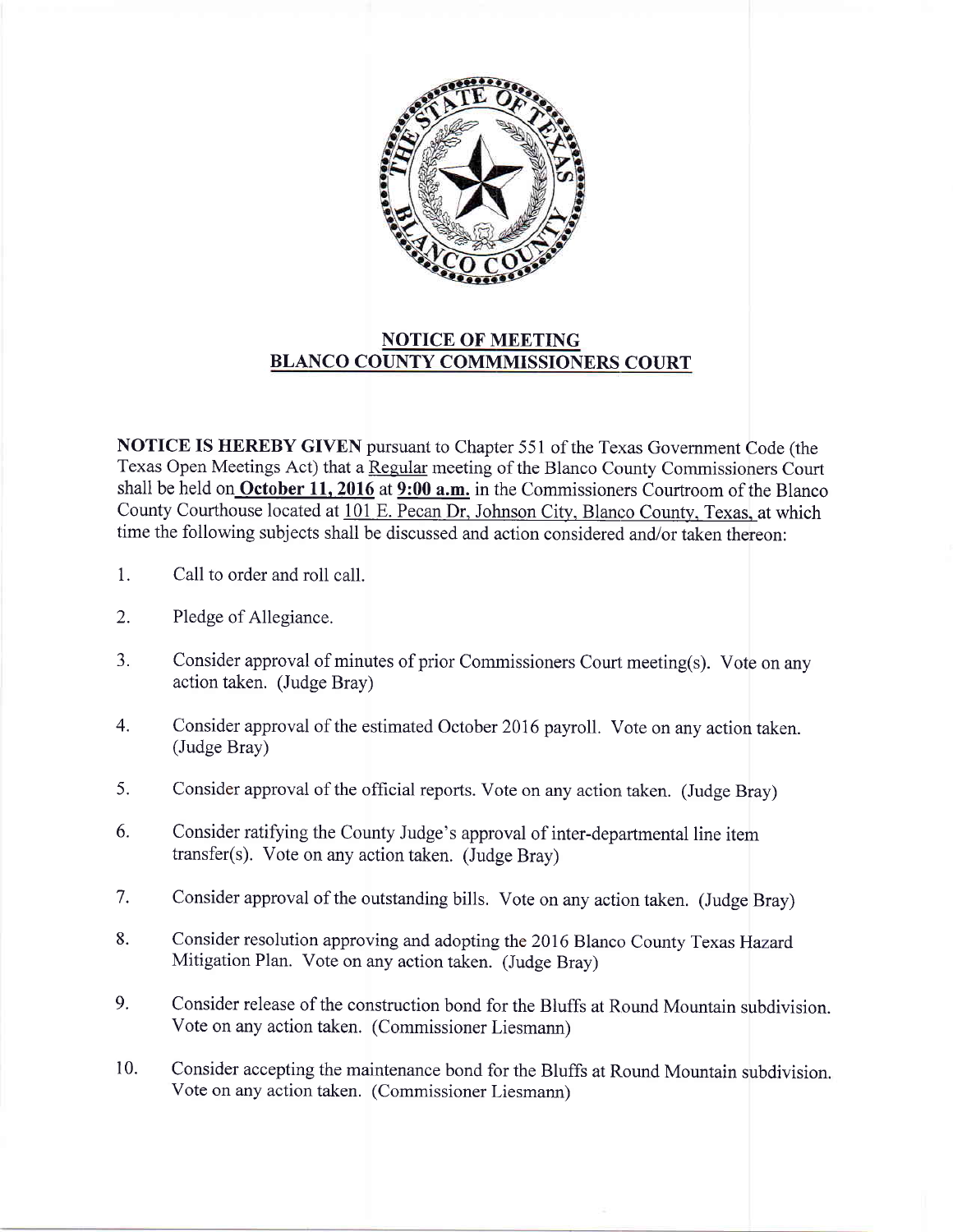- 11. Consider resolution naming the County Judge as the Authorized Official and the County Auditor as the Financial Officer for the 2017 Indigent Defense Grant program. Vote on any action taken. (Judge Bray)
- 12. Consider proposed holiday schedule for 2017. Vote on any action taken. (Judge Bray)
- 13. Consider closing the old jail per request from the Texas Jail Commission. Vote on any action. (Judge Bray)
- 14. Consider resolution authorizing the County Grant of \$5,000.00 to the Meals on Wheels program for Blanco County. Vote on any action taken. (Judge Bray)
- 15. Consider authorization for the County Judge to sign an interlocal agreement with Travis County for inmate services. Vote on any action. (Judge Bray)
- 16. Receive information regarding the two (2) petitions submitted by the Blanco County Democratic Party Chairperson:

Petition  $#1$ : for extended hour early voting – weekend Petition  $#2$ : for extended hour early voting  $-$  last week of early voting

County Clerk Laura Walla has agreed to have extended hours on Saturday October 29<sup>th</sup>, 2016 from 8:00am to 8:00pm and on Sunday, October 30<sup>th</sup>, 2016 from 10:00am to 3:00pm at the courthouse annex as well as extended hour voting of 7:00am to 7:00pm during the last week of early voting (October 31<sup>st</sup> thru November 4, 2016) at the same location. There will also be early voting available at the Blanco EMS Station on Saturday, October 29<sup>th</sup>, 2016 from 8:00am to 3:00pm and on Sunday, October 30, 2016 from 10:00am to 3:00pm. (County Clerk Laura Walla)

- 17. Consider discussion of departmental changes to be implemented in the new calendar year. Information item only. (Judge Bray)
- 18. Adjourn.

 $\frac{1}{4}$ day of  $Octo/2eV$ , 2016. SIGNED this the  $b$ 

Bray, County Judge Blanco County, Texas